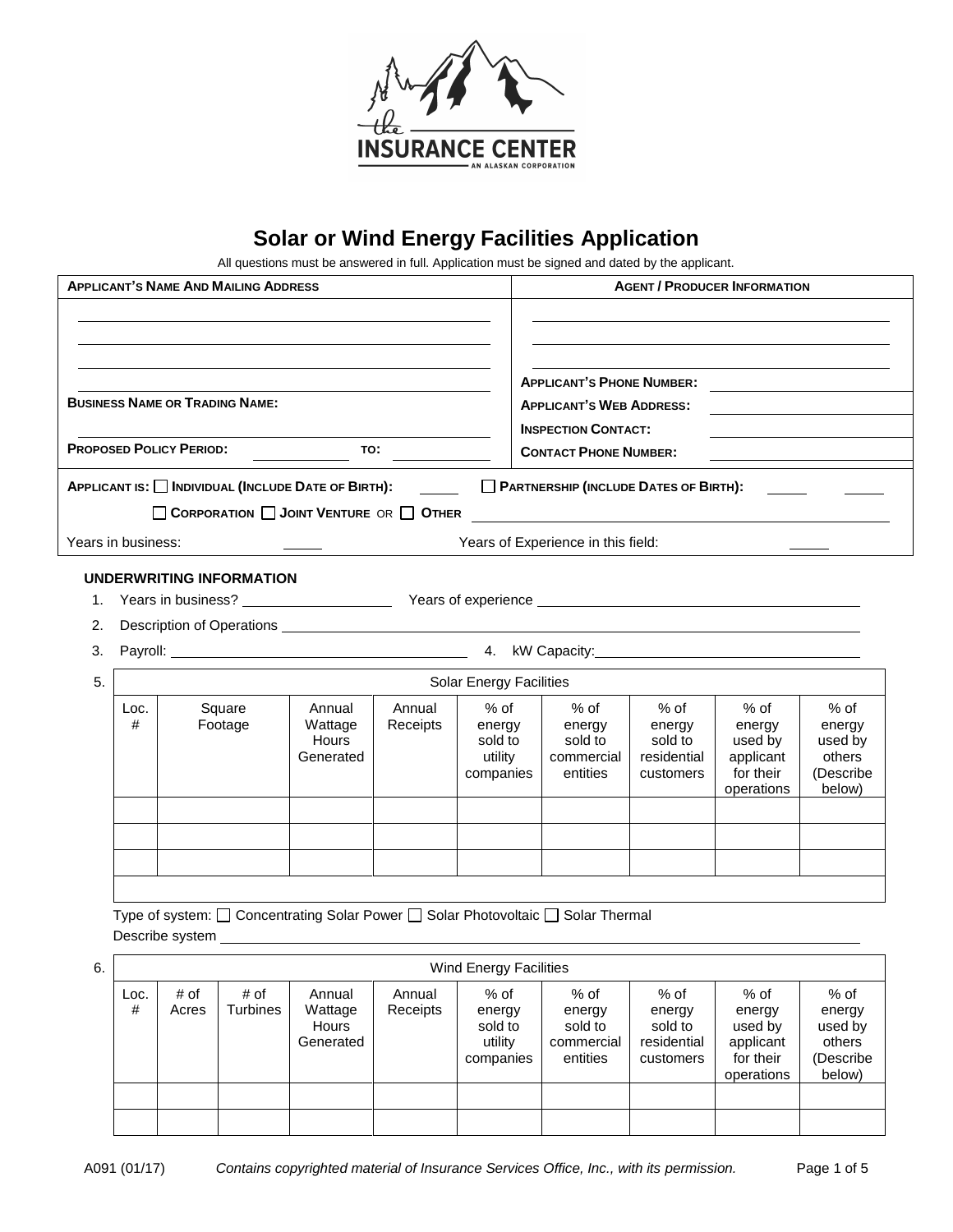| 7. |                                                                                                                                                                                                                                    | Is applicant a community or cooperative project?<br>Yes<br>No. |  |  |  |  |  |     |  |  |
|----|------------------------------------------------------------------------------------------------------------------------------------------------------------------------------------------------------------------------------------|----------------------------------------------------------------|--|--|--|--|--|-----|--|--|
| 8. | Do you own or maintain any electric transmission distribution lines or substations?<br>Yes                                                                                                                                         |                                                                |  |  |  |  |  | No. |  |  |
|    | If yes, provide line length (in miles) and number of substations: __________________________________                                                                                                                               |                                                                |  |  |  |  |  |     |  |  |
| 9. | <b>Property Line</b><br><b>Public Road</b><br>Structures ______<br>Distance of wind turbines from nearest:                                                                                                                         |                                                                |  |  |  |  |  |     |  |  |
|    | Yes<br>10. Do all wind turbines have a lightning protection system?<br>Nο                                                                                                                                                          |                                                                |  |  |  |  |  |     |  |  |
|    |                                                                                                                                                                                                                                    |                                                                |  |  |  |  |  |     |  |  |
|    |                                                                                                                                                                                                                                    |                                                                |  |  |  |  |  |     |  |  |
|    |                                                                                                                                                                                                                                    |                                                                |  |  |  |  |  |     |  |  |
|    | No Trespassing signs posted?<br>No<br>Yes                                                                                                                                                                                          |                                                                |  |  |  |  |  |     |  |  |
|    | 13. Any offshore operations?<br>l No<br>Yes                                                                                                                                                                                        |                                                                |  |  |  |  |  |     |  |  |
|    | 14. Is land used for other purposes?<br>Yes ∐ No                                                                                                                                                                                   |                                                                |  |  |  |  |  |     |  |  |
|    | If yes, describe: <u>containing</u> the set of the set of the set of the set of the set of the set of the set of the set of the set of the set of the set of the set of the set of the set of the set of the set of the set of the |                                                                |  |  |  |  |  |     |  |  |
|    | 15. Have you operated under any other name(s)?<br>Yes II<br>No                                                                                                                                                                     |                                                                |  |  |  |  |  |     |  |  |
|    | If yes, list name, years in operation, location and exposures.                                                                                                                                                                     |                                                                |  |  |  |  |  |     |  |  |
|    | 16. Are you a subsidiary of another entity or do you have any subsidiaries?<br>No<br>Yes                                                                                                                                           |                                                                |  |  |  |  |  |     |  |  |
|    | 17. Any operations sold, acquired, or discontinued in last 5 years?<br>No<br>Yes                                                                                                                                                   |                                                                |  |  |  |  |  |     |  |  |
|    | 18. Have you been active in or are you currently active in joint ventures?<br><b>No</b><br>Yes                                                                                                                                     |                                                                |  |  |  |  |  |     |  |  |
|    | 19. Any bankruptcies, tax or credit liens against you in the past 5 years?<br>Yes<br>No                                                                                                                                            |                                                                |  |  |  |  |  |     |  |  |
|    |                                                                                                                                                                                                                                    |                                                                |  |  |  |  |  |     |  |  |
|    |                                                                                                                                                                                                                                    |                                                                |  |  |  |  |  |     |  |  |

## **LIMITS – GENERAL LIABILITY (PER OCCURRENCE)**

| <b>GENERAL AGGREGATE (OTHER THAN PRODUCTS/COMPLETED OPERATIONS) \$</b> |  |
|------------------------------------------------------------------------|--|
| <b>PRODUCTS &amp; COMPLETED OPERATIONS AGGREGATE</b>                   |  |
| PERSONAL & ADVERTISING INJURY (ANY ONE PERSON OR ORGANIZATION)         |  |
| <b>EACH OCCURRENCE</b>                                                 |  |
| DAMAGE TO PREMISES RENTED TO YOU (ANY ONE PREMISES)                    |  |
| <b>MEDICAL EXPENSE (ANY ONE PERSON)</b>                                |  |

## **PRIOR CARRIER HISTORY (ATTACH SEPARATE SHEET IF NECESSARY)**

| <b>YEAR</b> | <b>CARRIER</b> | <b>POLICY NUMBER</b> | <b>LIMITS</b> | <b>PREMIUM</b> |
|-------------|----------------|----------------------|---------------|----------------|
|             |                |                      |               |                |
|             |                |                      |               |                |
|             |                |                      |               |                |

Has the applicant been cancelled or non-renewed in the last three years? If yes, Explain.  $\Box$  Yes  $\Box$  No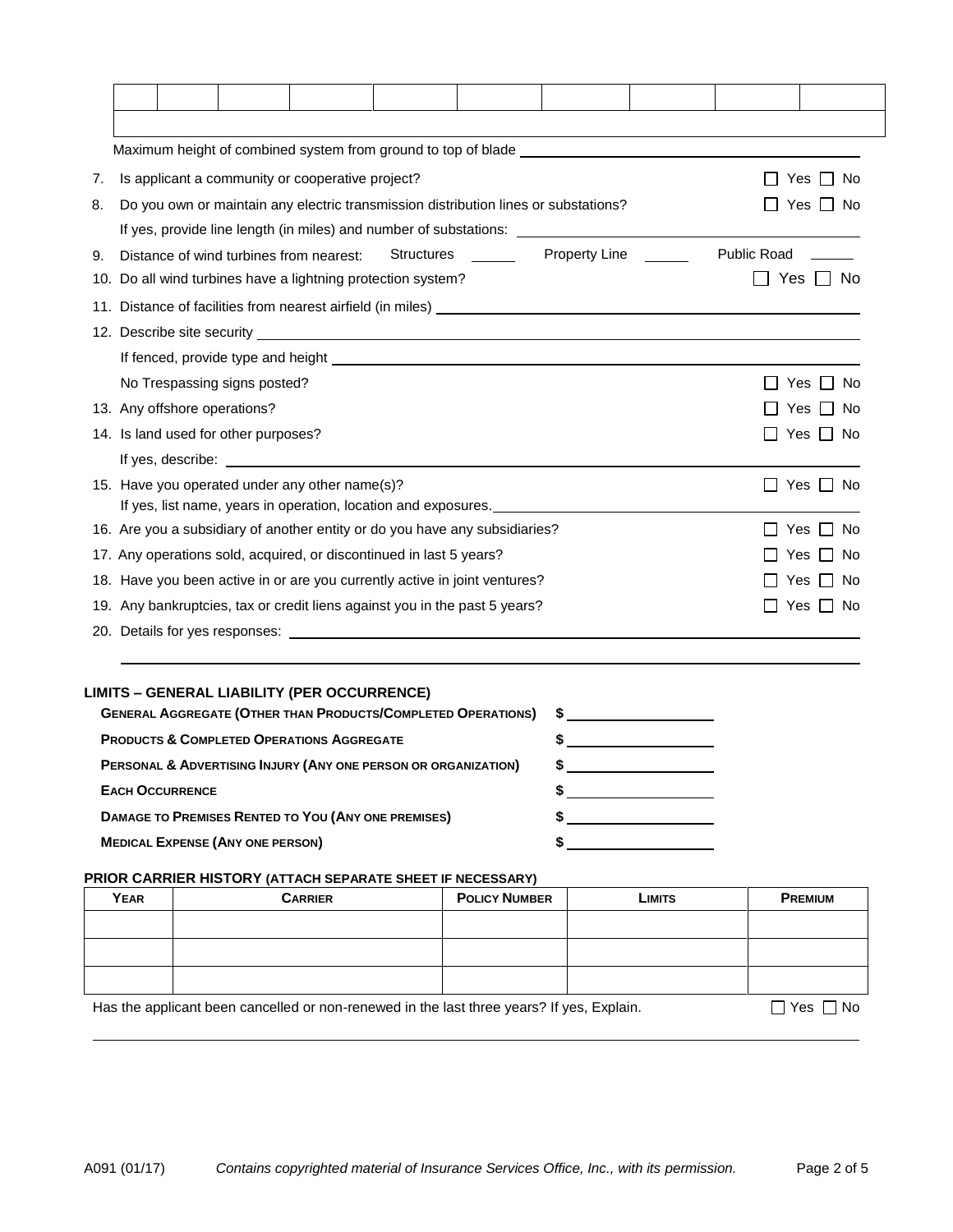**LOSS HISTORY (ATTACH SEPARATE SHEET IF NECESSARY)**

| <b>DATE OF LOSS</b> | <b>TYPE OF LOSS</b> | <b>DESCRIPTION OF LOSS</b> | <b>AMOUNT PAID</b> | <b>RESERVE</b> |
|---------------------|---------------------|----------------------------|--------------------|----------------|
|                     |                     |                            |                    |                |
|                     |                     |                            |                    |                |
|                     |                     |                            |                    |                |

## **PLEASE READ BELOW AND COMPLETE SIGNATURE BLOCK ON LAST PAGE**

I have reviewed this application for accuracy before signing it. As a condition precedent to coverage, I hereby state that the information contained herein is true, accurate and complete and that no material facts have been omitted, misrepresented or misstated. I know of no other claims or lawsuits against the applicant and I know of no other events, incidents or occurrences which might reasonably lead to a claim or lawsuit against the applicant. I understand that this is an application for insurance only and that completion and submission of this application does not bind coverage with any insurer.

**IMPORTANT NOTICE:** As part of our underwriting procedure, a routine inquiry may be made to obtain applicable information concerning character, general reputation, personal characteristics, and mode of living. Upon written request, additional information as to the nature and scope of the report, if one is made, will be provided.

## **FRAUD STATEMENT – FOR THE STATE(S) OF:**

## **Alabama, Arkansas, Louisiana**, **Maryland, Rhode Island, Texas**, **West Virginia**:

**NOTICE:** Any person who knowingly (For Maryland add: *or willfully*) presents a false or fraudulent claim for payment of a loss or benefit or who knowingly (For Maryland add: *or willfully*) presents false information in an application for insurance is guilty of a crime and may be subject to (For Alabama add: *restitution,*) fines and confinement in prison (For Alabama add: *or any combination thereof*).

## **Alaska**

A person who knowingly and with intent to injure, defraud, or deceive an insurance company files a claim containing false, incomplete, or misleading information may be prosecuted under state law.

#### **Arizona**

For your protection Arizona law requires the following statement to appear on this form. Any person who knowingly presents a false or fraudulent claim for payment of a loss is subject to criminal and civil penalties.

## **California**

For your protection, California law requires the following to appear on this form. Any person who knowingly presents false or fraudulent claim for the payment of a loss is guilty of a crime and may be subject to fines and confinement in state prison.

## **Colorado**

It is unlawful to knowingly provide false, incomplete, or misleading facts or information to an insurance company for the purpose of defrauding or attempting to defraud the company. Penalties may include imprisonment, fines, denial of insurance and civil damages. Any insurance company or agent of an insurance company who knowingly provides false, incomplete, or misleading facts or information to a policyholder or claimant for the purpose of defrauding or attempting to defraud the policyholder or claimant with regard to a settlement or award payable for insurance proceeds shall be reported to the Colorado Division of Insurance within the Department of Regulatory Agencies.

## **Connecticut, Georgia, Hawaii, Illinois, Missouri, Montana, North Carolina, North Dakota, South Carolina, South Dakota, Wisconsin:**

Any person who knowingly presents a false or fraudulent claim for payment of a loss or benefit or knowingly presents false information in an application for insurance is guilty of a crime and may be subject to fines and confinement in prison.

#### **Delaware, Idaho:**

Any person who knowingly, and with intent to (For Delaware add: *injure*) defraud or deceive any insurance company, files a statement of claim containing any false, incomplete, or misleading information is guilty of a felony.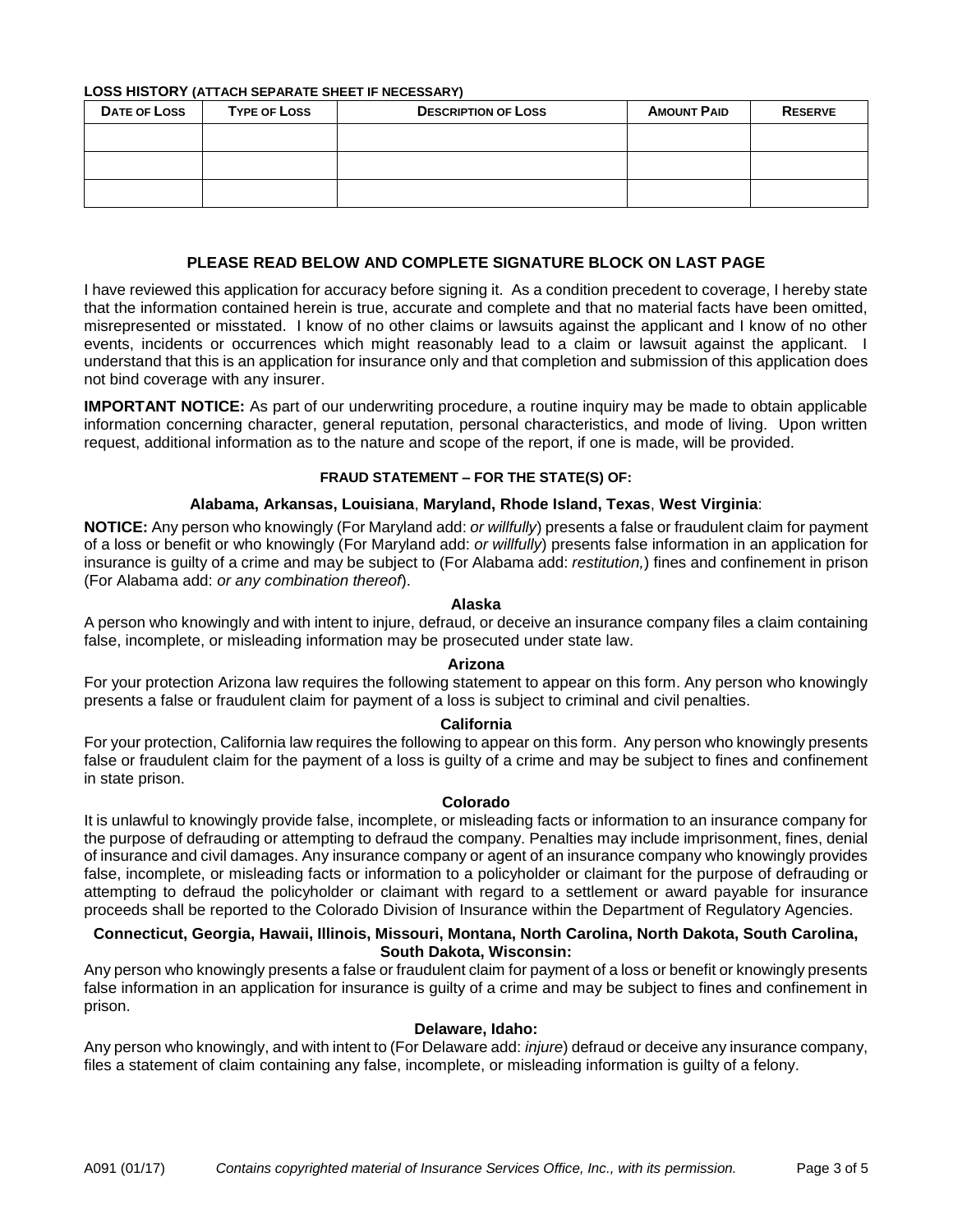## **District of Columbia**

**WARNING**: It is a crime to provide false or misleading information to an insurer for the purpose of defrauding the insurer or any other person. Penalties include imprisonment and/or fines. In addition, an insurer may deny insurance benefits if false information materially related to a claim was provided by the applicant.

## **Florida**

Any person who knowingly and with intent to injure, defraud or deceive any insurer files a statement of claim containing any false, incomplete, or misleading information is guilty of a felony of the third degree.

## **Indiana**

Any person who knowingly and with intent to defraud an insurer files a statement of claim containing any false, incomplete, or misleading information commits a felony.

#### **Kansas**

Any person who, knowingly and with intent to defraud, presents, causes to be presented or prepares with knowledge or belief that it will be presented to or by an insurer, purported insurer, broker or any agent thereof, any written, electronic, electronic impulse, facsimile, magnetic, oral, or telephonic communication or statement as part of, or in support of, an application for the issuance of, or the rating of an insurance policy for personal or commercial insurance, or a claim for payment or other benefit pursuant to an insurance policy for commercial or personal insurance which such person knows to contain materially false information concerning any fact material thereto; or conceals, for the purpose of misleading, information concerning any fact material thereto commits a fraudulent insurance act.

#### **Kentucky**

Application Forms: Any person who knowingly and with intent to defraud any insurance company or other person files an application for insurance containing any materially false information or conceals, for the purpose of misleading, information concerning any fact material thereto commits a fraudulent insurance act, which is a crime.

#### **Maine, Tennessee, Virginia, Washington:**

It is a crime to knowingly provide false, incomplete or misleading information to an insurance company for the purpose of defrauding the company. Penalties may include imprisonment, fines, or a denial of insurance benefits.

#### **Massachusetts, Nebraska, Vermont:**

Any person who knowingly and with intent to defraud any insurance company or another person files an application for insurance or statement of claim containing any materially false information, or conceals for the purpose of misleading information concerning any fact material thereto, may be committing a fraudulent insurance act, which may be a crime and may subject the person to criminal and civil penalties.

#### **Minnesota**

A person who files a claim with intent to defraud or helps commit a fraud against an insurer is guilty of a crime.

#### **New Hampshire**

Any person who, with a purpose to injure, defraud or deceive any insurance company, files a statement of claim containing any false, incomplete, or misleading information is subject to prosecution and punishment for insurance fraud, as provided in NH Rev. Stat. § 638:20.

## **New Jersey**

Application Forms: Any person who includes any false or misleading information on an application for an insurance policy is subject to criminal and civil penalties.

#### **New Mexico**

Any person who knowingly presents a false or fraudulent claim for payment of a loss or benefit or knowingly presents false information in an application for insurance is guilty of a crime and may be subject to civil fines and criminal penalties.

## **New York**

Any person who knowingly and with intent to defraud any insurance company or other person files an application for insurance or statement of claim containing any materially false information, or conceals for the purpose of misleading, information concerning any fact material thereto, commits a fraudulent insurance act, which is a crime, and shall also be subject to a civil penalty not to exceed five thousand dollars and the stated value of the claim for each such violation.

#### **Ohio**

Any person who, with intent to defraud or knowing that he is facilitating a fraud against an insurer, submits an application or files a claim containing a false or deceptive statement is guilty of insurance fraud.